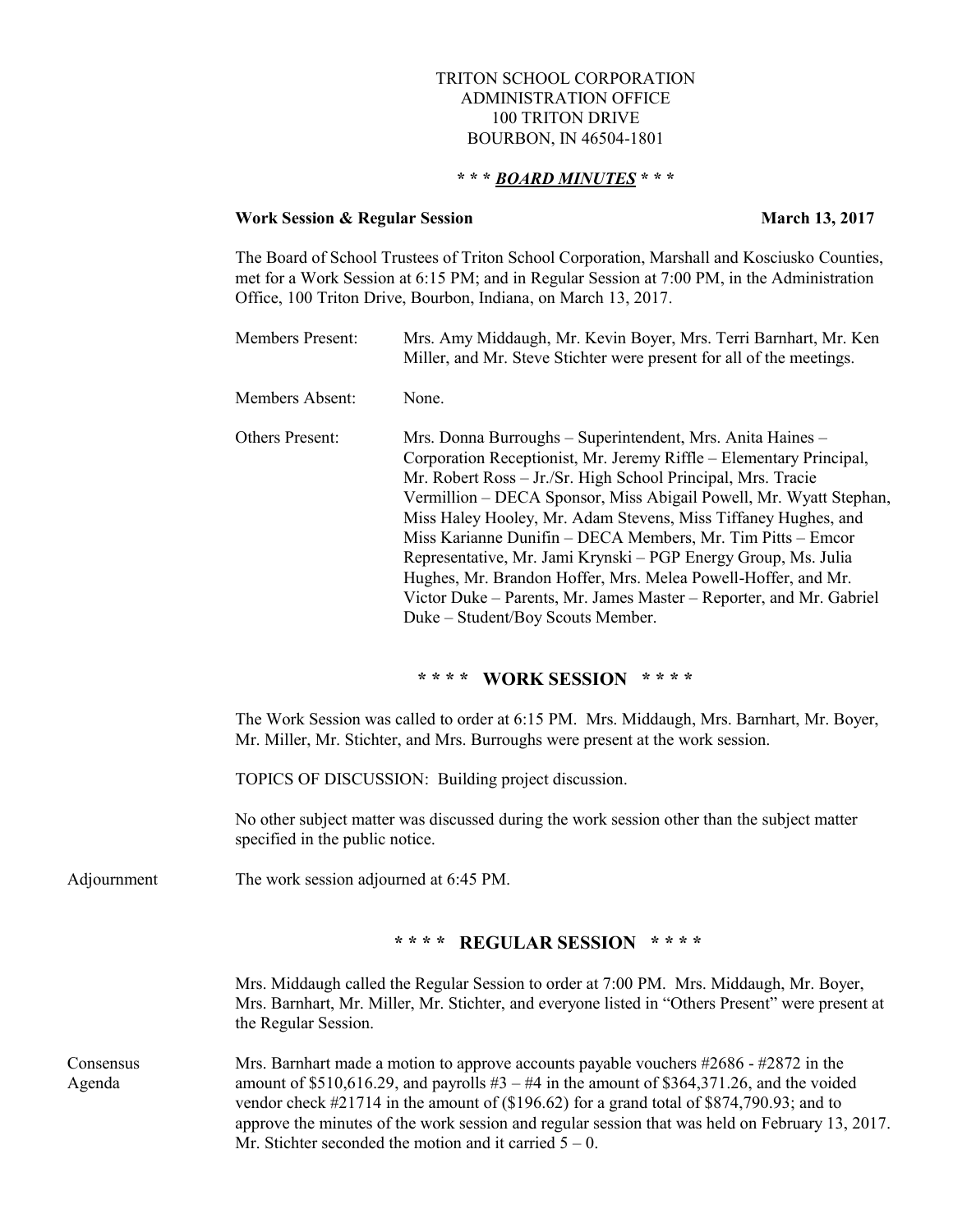| There were no patrons' comments.                                                                                                                                                                                                                                                                                                                                                                                                                                                                                |                                                                                                                                                                                                                                                                                                                                                                                                                                                                                                                                                                                                                                                                                                                                                                                                                                                                                                                                                                                                                                                                                                                                                                                                                                                                                                                                                                                                                                    |  |  |
|-----------------------------------------------------------------------------------------------------------------------------------------------------------------------------------------------------------------------------------------------------------------------------------------------------------------------------------------------------------------------------------------------------------------------------------------------------------------------------------------------------------------|------------------------------------------------------------------------------------------------------------------------------------------------------------------------------------------------------------------------------------------------------------------------------------------------------------------------------------------------------------------------------------------------------------------------------------------------------------------------------------------------------------------------------------------------------------------------------------------------------------------------------------------------------------------------------------------------------------------------------------------------------------------------------------------------------------------------------------------------------------------------------------------------------------------------------------------------------------------------------------------------------------------------------------------------------------------------------------------------------------------------------------------------------------------------------------------------------------------------------------------------------------------------------------------------------------------------------------------------------------------------------------------------------------------------------------|--|--|
|                                                                                                                                                                                                                                                                                                                                                                                                                                                                                                                 |                                                                                                                                                                                                                                                                                                                                                                                                                                                                                                                                                                                                                                                                                                                                                                                                                                                                                                                                                                                                                                                                                                                                                                                                                                                                                                                                                                                                                                    |  |  |
| Certificates were presented to students in recognition of their participation in the State level of<br>competition for DECA.                                                                                                                                                                                                                                                                                                                                                                                    |                                                                                                                                                                                                                                                                                                                                                                                                                                                                                                                                                                                                                                                                                                                                                                                                                                                                                                                                                                                                                                                                                                                                                                                                                                                                                                                                                                                                                                    |  |  |
| Elementary,<br>Coordinator,<br>٠<br>$\bullet$<br>Board Member for this personnel item only),<br>$\bullet$<br>Coach,<br>Approve Mr. Jason Groves as the Girls Varsity Track Coach,<br>٠<br>$\circ$<br>Snyder - Instructional Assistant,<br>$\circ$<br>Assistant,<br>$\circ$<br>Assistant,<br>$\circ$<br>Instructional Assistant,<br>$\circ$<br>Instructional Assistant.                                                                                                                                          |                                                                                                                                                                                                                                                                                                                                                                                                                                                                                                                                                                                                                                                                                                                                                                                                                                                                                                                                                                                                                                                                                                                                                                                                                                                                                                                                                                                                                                    |  |  |
| Mr. Tim Pitts and Mr. Jami Krynski gave a presentation on solar energy and the potential<br>savings the Corporation could realize each year. Discussion occurred.<br>Following Mrs. Burroughs' recommendation, Mr. Stichter made a motion to approve the<br>Sponsorship Agreement between Triton School Corporation and Lutheran Health Network of<br>Indiana, LLC, commencing on April 1, 2017 and ending on March 31, 2027. Mrs. Barnhart<br>seconded the motion and it carried 5-0.                          |                                                                                                                                                                                                                                                                                                                                                                                                                                                                                                                                                                                                                                                                                                                                                                                                                                                                                                                                                                                                                                                                                                                                                                                                                                                                                                                                                                                                                                    |  |  |
| Mr. Stichter moved to approve the quote from Lee Company, Inc., in the amount of \$23,320.50,<br>for cafeteria tables in the Elementary cafeteria. Mr. Miller seconded the motion and it carried<br>unanimously.<br>Mr. Miller made a motion to accept the generous donation of a used automobile from Swanson<br>Auto that will be given to a random high school student that had perfect attendance during the<br>2016/2017 school year. This was followed by a second from Mrs. Barnhart. The motion carried |                                                                                                                                                                                                                                                                                                                                                                                                                                                                                                                                                                                                                                                                                                                                                                                                                                                                                                                                                                                                                                                                                                                                                                                                                                                                                                                                                                                                                                    |  |  |
|                                                                                                                                                                                                                                                                                                                                                                                                                                                                                                                 | Subsequent to Mrs. Burroughs' recommendation, Mr. Boyer moved, Mr. Miller seconded, and<br>the motion carried unanimously, to approve the following personnel items:<br>Hire Mrs. Amy Chizum as a part-time Custodian at the Elementary,<br>Accept the retirement notice of Mr. Rick Collins as an Elementary Teacher,<br>Accept the retirement notice of Mrs. Kathy Blackford as an Instructional Assistant at the<br>Accept the retirement notice of Mrs. Peggy Patrick as the Elementary Cafeteria<br>Accept the retirement notice of Mrs. Denise Voreis as an Elementary Teacher,<br>Hire Mrs. Carolyn Alexander as a part-time Corporation Media Specialist,<br>Approve hiring Mr. Luke Stichter for an extended substitute teacher position at the<br>Jr./Sr. High School (It is duly noted that Mr. Steve Stichter recused himself as a voting<br>Accept the resignation of Mrs. Teresa Watkins as the Seventh Grade Girls Basketball<br>Approve the following as Summer School Teachers and Instructional Assistants:<br>Countdown to Kindergarten: Mrs. Sarah Melling - Teacher, and Mrs. Johna<br>Kindergarten: Mrs. Jill Finley – Teacher, and Mrs. Mary Hayes – Instructional<br>First Grade: Mr. Curt Kreft – Teacher, and Mrs. Lisa Kreft – Instructional<br>Second Grade: Mrs. Samantha Phenix – Teacher, and Mr. Taylor Long –<br>Third Grade: Mrs. Brittney Brosman - Teacher, and Mrs. Denise Shafer -<br>$5-0.$ |  |  |